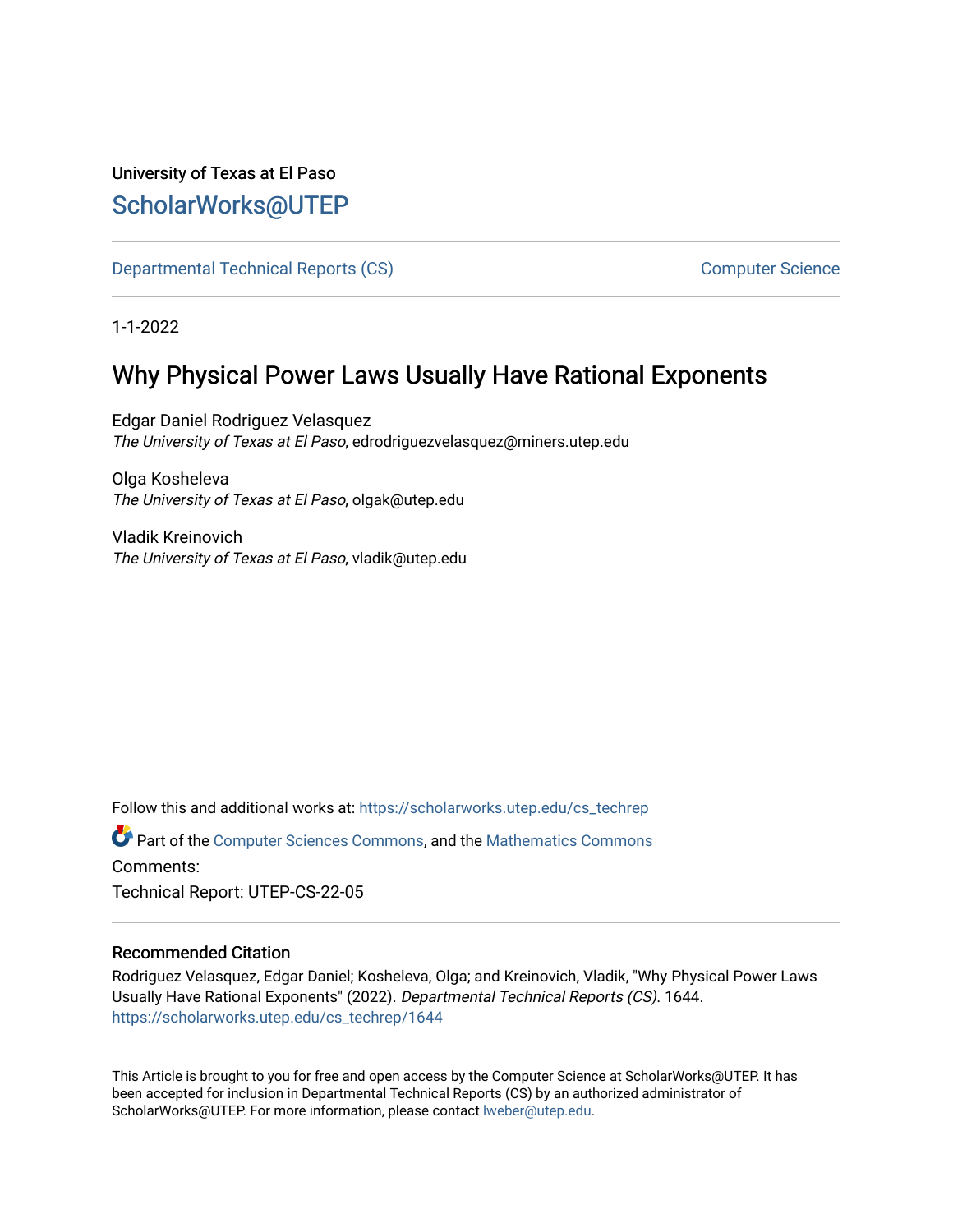## Why Physical Power Laws Usually Have Rational Exponents

Edgar Daniel Rodriguez Velasquez, Olga Kosheleva, and Vladik Kreinovich

Abstract Many physical dependencies are described by power laws  $y = A \cdot x^a$ , for some exponent *a*. This makes perfect sense: in many cases, there are no preferred measuring units for the corresponding quantities, so the form of the dependence should not change if we simply replace the original unit with a different one. It is known that such invariance implies a power law. Interestingly, not all exponents are possible in physical dependencies: in most cases, we have power laws with rational exponents. In this paper, we explain the ubiquity of rational exponents by taking into account that in many case, there is also no preferred starting point for the corresponding quantities, so the form of the dependence should also not change if we use a different starting point.

## 1 Formulation of the Problem

Power laws are ubiquitous. In many application areas, we encounter power laws, when the dependence of a quantity *y* on another quantity *x* takes the form  $y = A \cdot x^a$ for some constants  $A$  and  $a$ ; see, e.g.,  $[2, 3, 5]$ .

Olga Kosheleva

Vladik Kreinovich

Edgar Daniel Rodriguez Velasquez

Department of Civil Engineering, Universidad de Piura in Peru (UDEP), Av. Ramón Mugica 131 Piura, Peru, e-mail: edgar.rodriguez@udep.pe and

Department of Civil Engineering, University of Texas at El Paso, 500 W. University El Paso, Texas 79968, USA, e-mail: edrodriguezvelasquez@miners.utep.edu

Department of Teacher Education, University of Texas at El Paso, 500 W. University El Paso, Texas 79968, USA, e-mail: olgak@utep.edu

Department of Computer Science, University of Texas at El Paso, 500 W. University El Paso, Texas 79968, USA, e-mail: vladik@utep.edu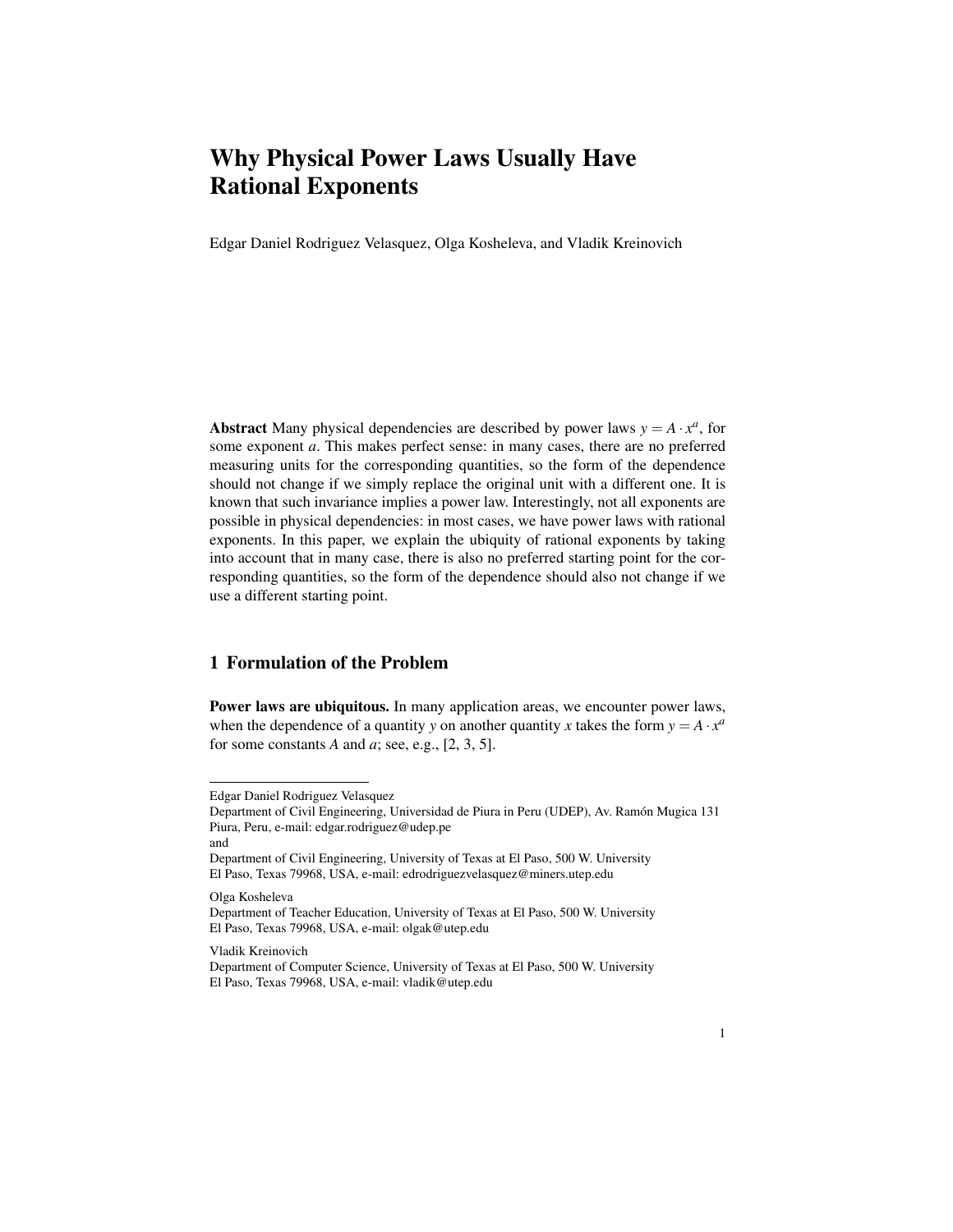This ubiquity has a natural explanation. This explanation comes from the fact that the numerical values of physical quantities depend on the choice of a measuring unit. If we replace the original unit with the one which is  $\lambda$  times smaller, then all the numerical values are *re-scaled*, namely, multiplied by  $\lambda: x \mapsto X = \lambda \cdot x$ . For example, 1.7 m becomes  $100 \cdot 1.7 = 170$  cm.

In many cases, there is no physically preferable measuring unit. In such situations, it makes sense to require that the formula  $y = f(x)$  describing the dependence between  $x$  and  $y$  should be invariant (= does not change) if we simply change the measuring unit for *x*. To be more precise, for each re-scaling  $x \mapsto X = \lambda \cdot x$  of the variable *x*, there exists an appropriate re-scaling  $y \mapsto Y = \mu(\lambda) \cdot Y$  of the variable *Y* for which  $y = f(x)$  implies that  $Y = f(X)$ .

Substituting the expressions for *X* and *Y* into this formula, we conclude that  $f(\lambda \cdot x) = \mu(\lambda) \cdot y$ , i.e., since  $y = f(x)$ , that

$$
f(\lambda \cdot x) = \mu(\lambda) \cdot f(x).
$$

It is easy to check that:

- all power laws satisfy this functional equation, for an appropriate function  $\mu(\lambda)$ , and, vice versa,
- it is known that the only differentiable functions  $f(x)$  that satisfy this functional equation are power laws; see, e.g., [1].

Remaining problem and what we do in this paper. Not all power laws appear in physical phenomena: namely, in almost all the cases, we encounter only power laws with rational exponents *a*. How can we explain this fact?

In this paper, we show that a natural expansion of the above invariance-based explanation for the ubiquity of power laws explains why physical power laws usually have rational exponents.

### 2 Our Explanation

Main idea. The main idea behind our explanation is to take into account that for many physical quantities, their numerical values depend not only on the choice of a measuring unit, but also on the choice of a starting point. For example, if we change the starting point for measuring time to a one which is  $x<sub>0</sub>$  moments earlier, then all numerical values of *x* are replaced by new "shifted" numerical values  $X = x + x_0$ .

In such situations, it is reasonable to require that the formulas do not change if we simply change the starting point for *x*.

How can we apply this idea to our situation. For a power law  $y = A \cdot x^a$ , we cannot apply the above idea of "shift-invariance" directly: if we change *x* to  $x + x_0$ , then the original power law takes a different form  $y = A \cdot (x + x_0)^a$ .

This situation is somewhat similar to what we had when we derived the power law from scale-invariance: if we simply replace *x* with  $\lambda \cdot x$  in the formula  $y =$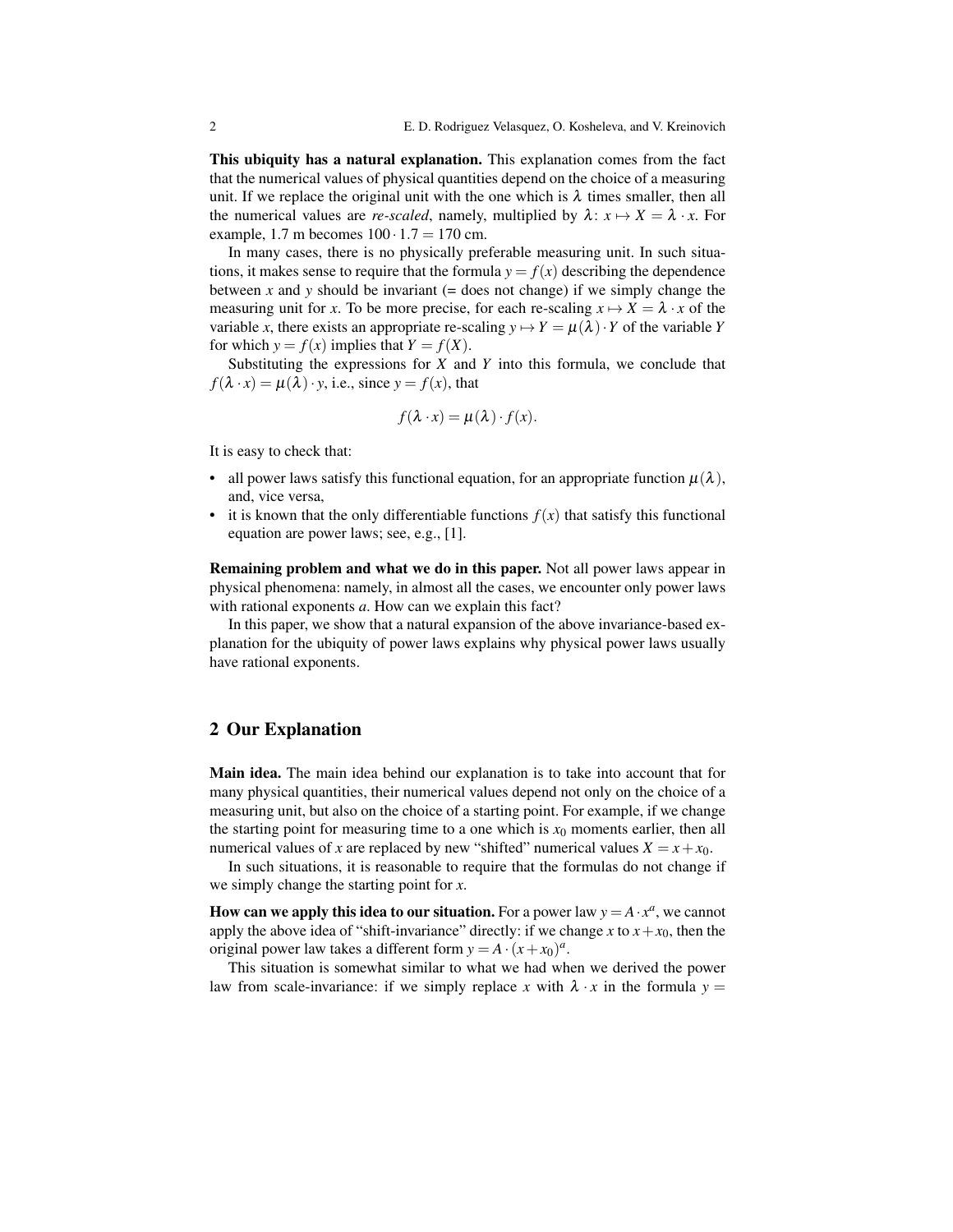Why Physical Power Laws Usually Have Rational Exponents 3

*A* · *x*<sup>*a*</sup>, we get a different formula  $y = A \cdot (\lambda \cdot x)^a = (A \cdot \lambda^a) \cdot x^a$ . So, in this sense, the power law formula  $y = A \cdot x^a$  is not scale-invariant. What *is* scale-invariant is the 1-parametric family of functions  $\{C \cdot (A \cdot x^a)\}_C$  corresponding to different values C – and this scale-invariance is exactly what leads to the power law.

With respect to shifts, however, the 1-parametric family  $\{C \cdot (A \cdot x^a)\}_C$  is *not* invariant, so a natural idea is to consider a multi-parametric family, i.e., to fix several functions  $e_1(x),..., e_n(x)$ , and consider the family of all possible linear combinations of these functions:

$$
\{C_1 \cdot e_1(x) + \ldots + C_n \cdot e_n(x)\}_{C_1, \ldots, C_n} \tag{1}
$$

corresponding to all possible values of the parameters *C<sup>i</sup>* . For this family, we can try to require both scale- and shift-invariance. In this case, we get the following result:

**Proposition.** Let  $e_1(x),...,e_n(x)$  be differentiable functions for which the family *(1) is scale- and shift-invariant and for which this family contains a power law*  $f(x) = A \cdot x^a$ . Then, a is an integer.

**Proof.** It is known – see, e.g., [4] – that if for some differentiable functions  $e_i(x)$ , the family (1) is scale- and shift-invariant, then all the functions from this family are polynomials, i.e., functions of the type  $a_0 + a_1 \cdot x + \ldots + a_p \cdot x^p$ . In particular, this means that the power law  $f(x) = A \cdot x^a$  – which is also a member of this family – is a polynomial. The only case when the power law is a polynomial is when the exponent *a* is a non-negative integer.

The proposition is proven.

How this explains the prevalence of rational exponents. What we proved so far was an explanation of why we often have integer exponents  $y = A \cdot x^n$  for some integer *n*. But how can we get rational exponents?

First, we notice that if the dependence of *y* on *x* has the form  $y = A \cdot x^n$ , with an integer exponent *n*, then the dependence on *x* on *y* has the form  $x = B \cdot x^{1/n}$  for some constant *B*, with a rational exponent which is no longer an integer.

Another thing to notice is that the relation between two quantities *x* and *y* is rarely direct. For example, it may be that *y* depends on some auxiliary quantity *z* which, in turn, depends on  $x$ . In general,  $y$  depends on some auxiliary quantity  $z_1$ , this quantity depends on another auxiliary quantity  $z_2$ , etc., and finally, the last auxiliary quantity *z<sup>k</sup>* depends on *x*.

If all these dependencies are described by power laws, then we have

$$
y = A_0 \cdot z_1^{a_0}, \ z_1 = A_1 \cdot z_2^{a_1}, \ldots, z_{k-1} = A_{k-1} \cdot z_k^{a_{k-1}}, z_k = A_k \cdot x^{a_k},
$$

with coefficients  $a_i$  which are either integers or inverse integers. Then, we have

$$
z_{k-1} = A_{k-1} \cdot z_k^{a_{k-1}} = A_{k-1} \cdot (A_k \cdot x^{a_k})^{a_{k-1}} = \text{const} \cdot x^{a_{k-1} \cdot a_k},
$$

similarly

$$
z_{k-2} = A_{k-2} \cdot z_{k-1}^{a_{k-2}} = A_{k-2} \cdot (\text{const} \cdot x^{a_{k-1} \cdot a_k})^{a_{k-2}} = \text{const} \cdot x^{a_{k-2} \cdot a_{k-1} \cdot a_k},
$$